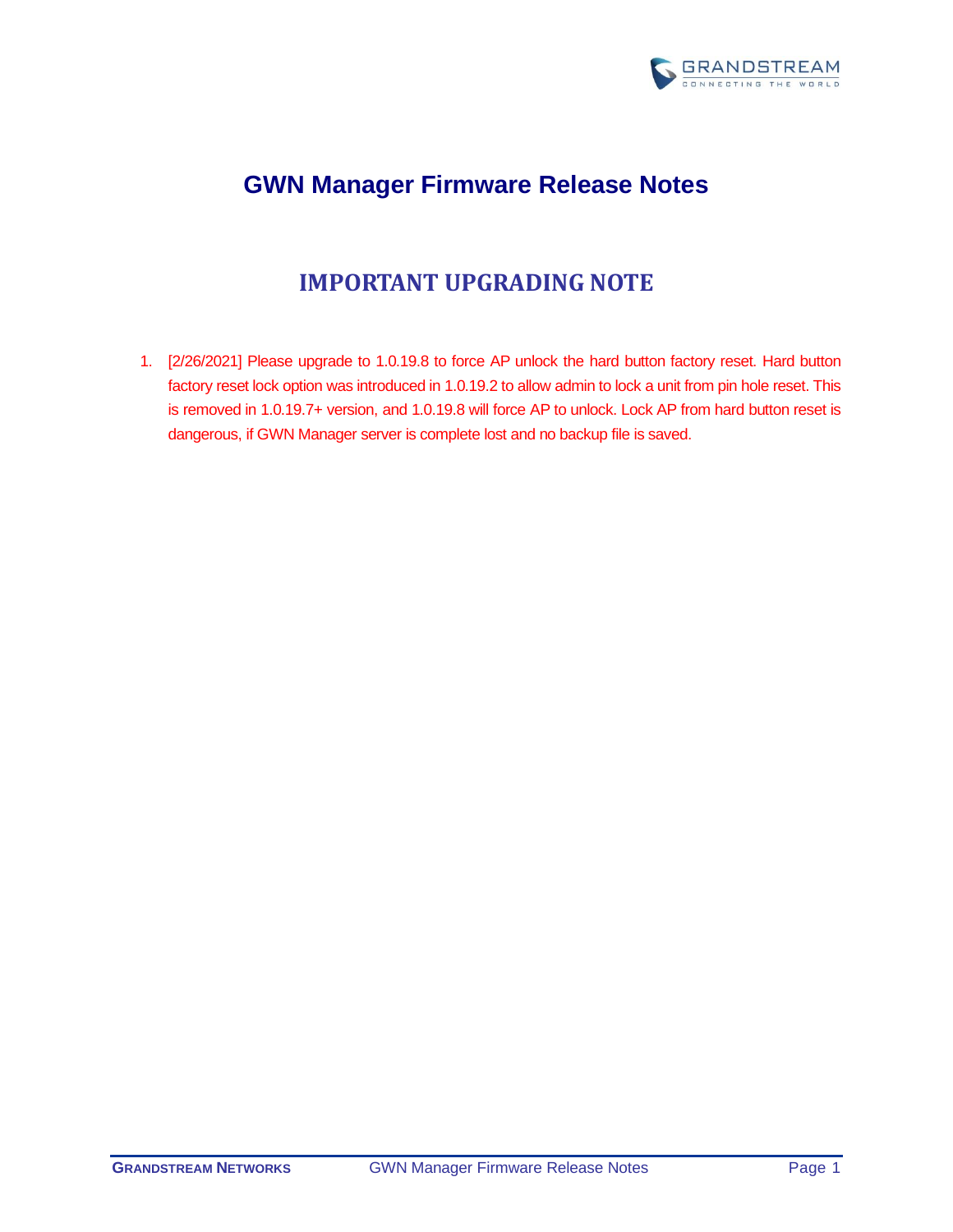

# **Table of Content**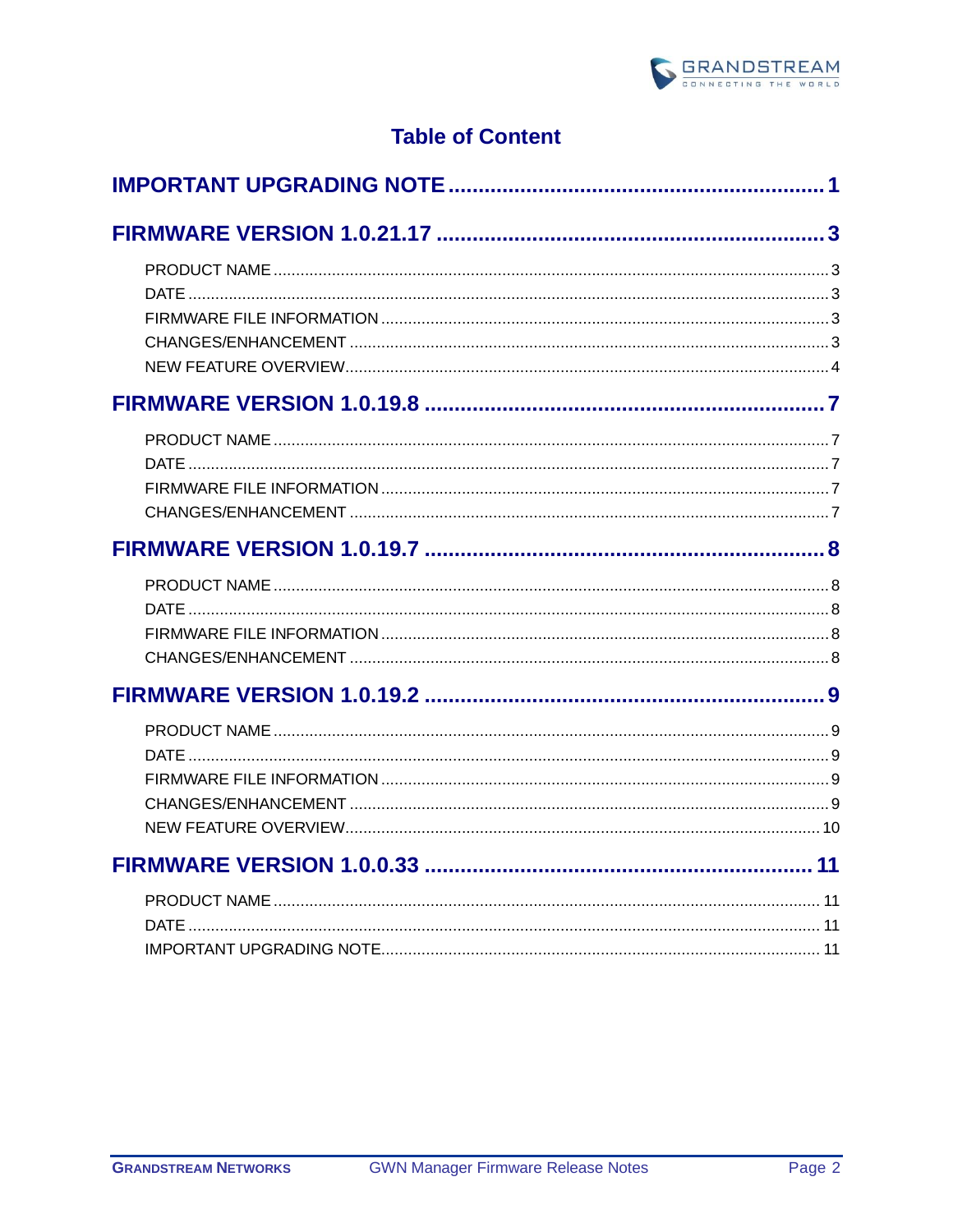

# <span id="page-2-0"></span>**FIRMWARE VERSION 1.0.21.17**

### <span id="page-2-1"></span>**PRODUCT NAME**

GWN Manager

## <span id="page-2-2"></span>**DATE**

12/30/2021

### <span id="page-2-3"></span>**FIRMWARE FILE INFORMATION**

• GWN Manager firmware file name: GWN\_Manager-1.0.21.17.tar.gz

MD5 checksum: d0acbf569887f81399c9a8aa7c842851

### <span id="page-2-4"></span>**CHANGES/ENHANCEMENT**

- Added feature of reporting **[Probe request RSSI information](#page-3-1)**
- Added more options for Time&Date format in Personal Settings
- Added feature of sorting networks
- Added feature to **Error! Reference source not found.**
- Added feature to export APs, clients, and alerts
- Added feature to display public IP address for APs list
- Added feature of **[Google Authentication](#page-4-0)**
- Added feature of **[WiFi4EU](#page-4-1)**
- Added feature of **[SMS authentication for Captive Portal](#page-5-0)**
- Added filter for Rogue detected list
- Added DFS channels to "Auto" option of 5G Channel in Radio
- Added feature of Hotspot 2.0 R3
- Added feature of Bonjour Gateway in SSIDs
- Added support to disable 2.4G or 5G individually for AP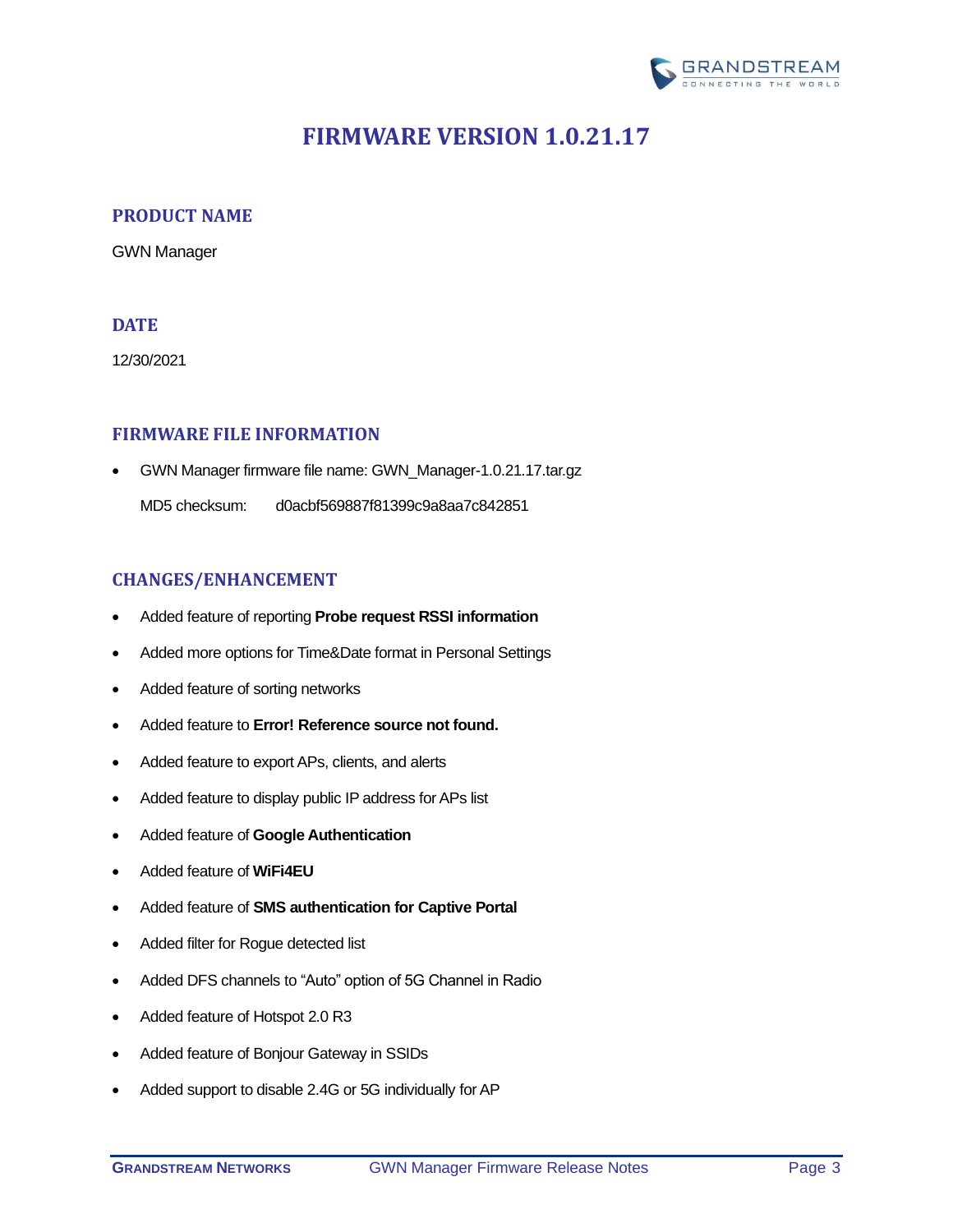

- Added support to sort IP address for APs and clients
- Added support to transfer APs to GWN Manager
- Added support of GWN7660(LR) and GWN7664(LR) models
- Added support to import AP's name in csv file
- Optimized syslog server
- Internal bug fixes

### <span id="page-3-0"></span>**NEW FEATURE OVERVIEW**

<span id="page-3-1"></span>• **Probe request RSSI information**

This information is mainly used for client geo analytics, so that further service can be provided based on client location.

Configuration is available at Network→System→Settings→General→Presence API



#### The API information is available from GWN Cloud



Detail for this API is under API Reference→Client→7. Obtain the signal strength of the clients around the AP.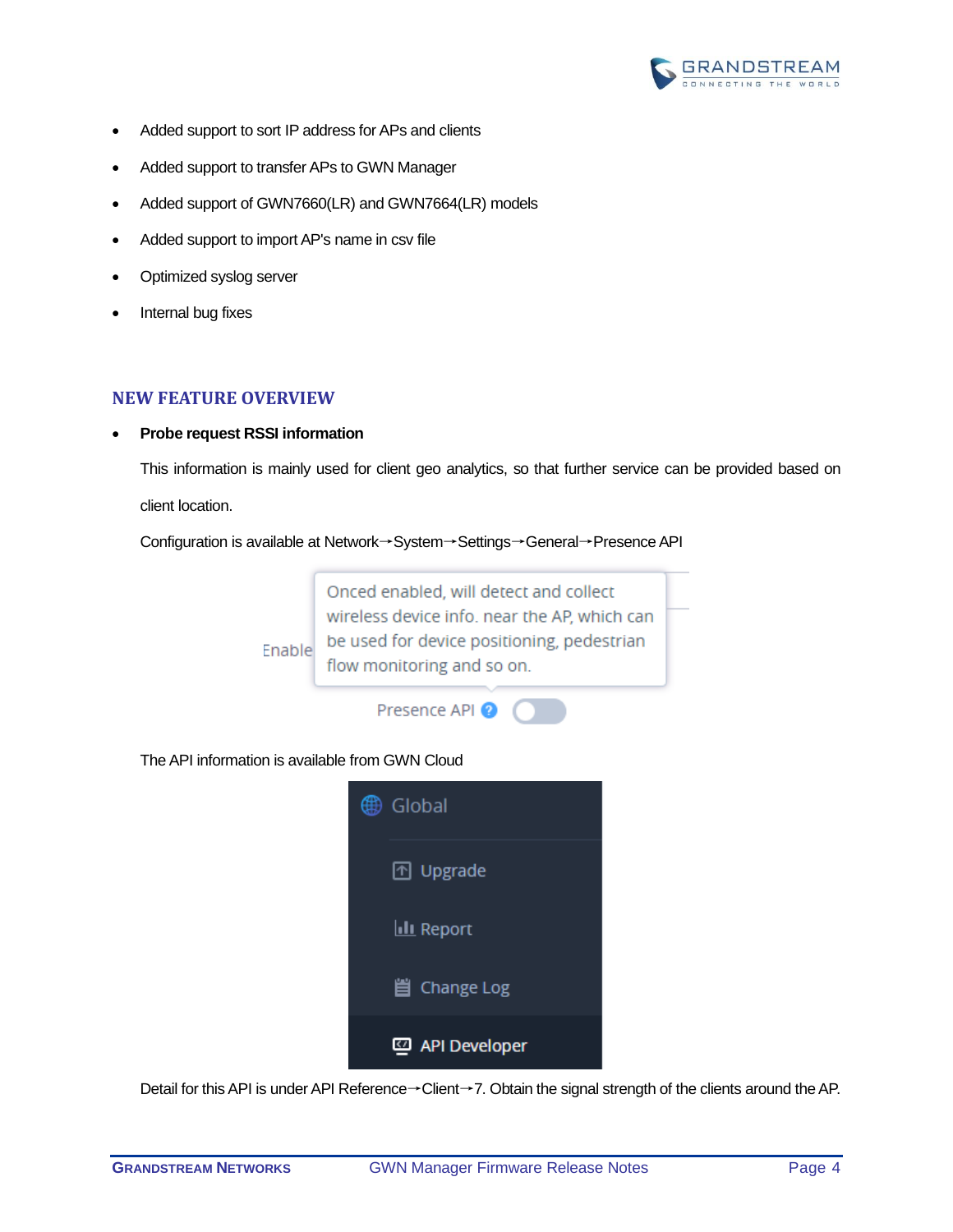

#### <span id="page-4-0"></span>• **Google Authentication**

Google Authentication now is added to Captive Portal. Related configuration options are available at

Captive Portal→Policy List→Add/Edit→Basic

Select Authentication Type to Social Login Authentication, and then you can select Google.

Next, you will need to configure on Google cloud platform,

Go to [https://console.developers.google.com/apis/credentials,](https://console.developers.google.com/apis/credentials) and setup your App.

Retrieve you Client ID and Client Key and copy them onto your GWN.

| Google $\odot$ $\checkmark$ |  |
|-----------------------------|--|
| Google Client ID            |  |
| Google Client Key           |  |

Meanwhile configurate your Oauth redirect URI:

'https://cwp.gwn.cloud:8443/GsUserAuth.cgi?GsUserAuthMethod=4'.

#### <span id="page-4-1"></span>• **WiFi4EU for Captive Portal**

Configuration is available at Network→Captive Portal→Splash Page→WiFi4EU(top bar)

| Advertisement<br>Page | <b>WiFi4EU</b>                                                                            |  |
|-----------------------|-------------------------------------------------------------------------------------------|--|
| WiFi4EU               | Once enabled, the top area of the splash page will display the information about WIFI4EU. |  |
| Language              | English<br>$\overline{\phantom{a}}$                                                       |  |
| * Network UUID        | The field should not be empty                                                             |  |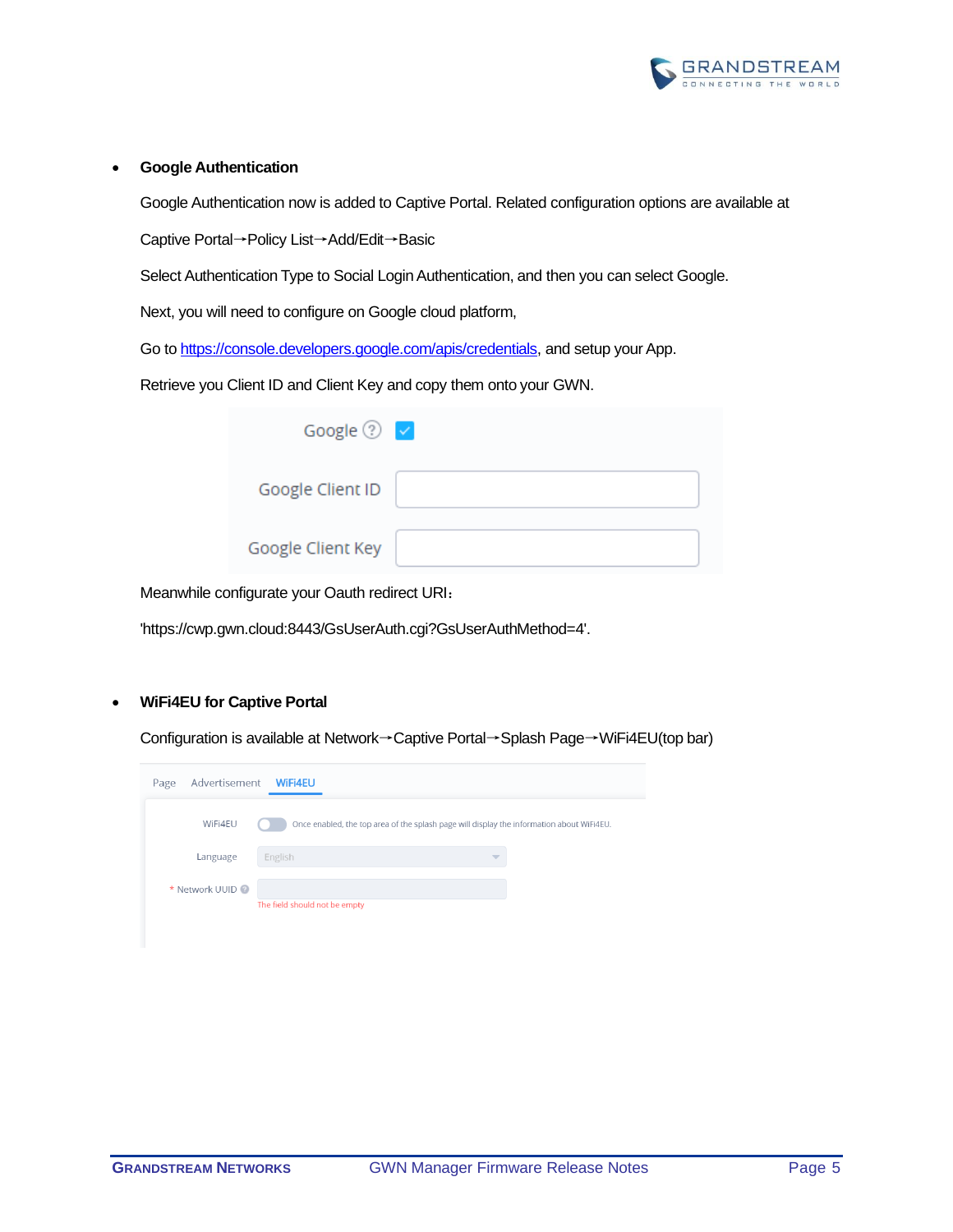

## <span id="page-5-0"></span>• **SMS authentication for Captive Portal**

Twilio and Amazon is supported for SMS services.

| <b>SMS</b>                                                                                                                 |  |
|----------------------------------------------------------------------------------------------------------------------------|--|
| SMS Service Provider                                                                                                       |  |
| Amazon<br>▵                                                                                                                |  |
| k<br>Twilio                                                                                                                |  |
| Amazon                                                                                                                     |  |
| * Access ID                                                                                                                |  |
|                                                                                                                            |  |
| * Secret                                                                                                                   |  |
|                                                                                                                            |  |
| * Maximum Users @                                                                                                          |  |
| 1                                                                                                                          |  |
| * Preset Country Code                                                                                                      |  |
| Select<br>$\overline{\phantom{a}}$                                                                                         |  |
| <b>Custom SMS Text</b>                                                                                                     |  |
| [GWN Cloud]Authentication code: {code}, valid<br>for 10 minutes. Please resend if overdue.<br>SMS text must contain {code} |  |
| <b>Button Text</b>                                                                                                         |  |
| Login with SMS                                                                                                             |  |
| <b>Button Color</b>                                                                                                        |  |

Font Color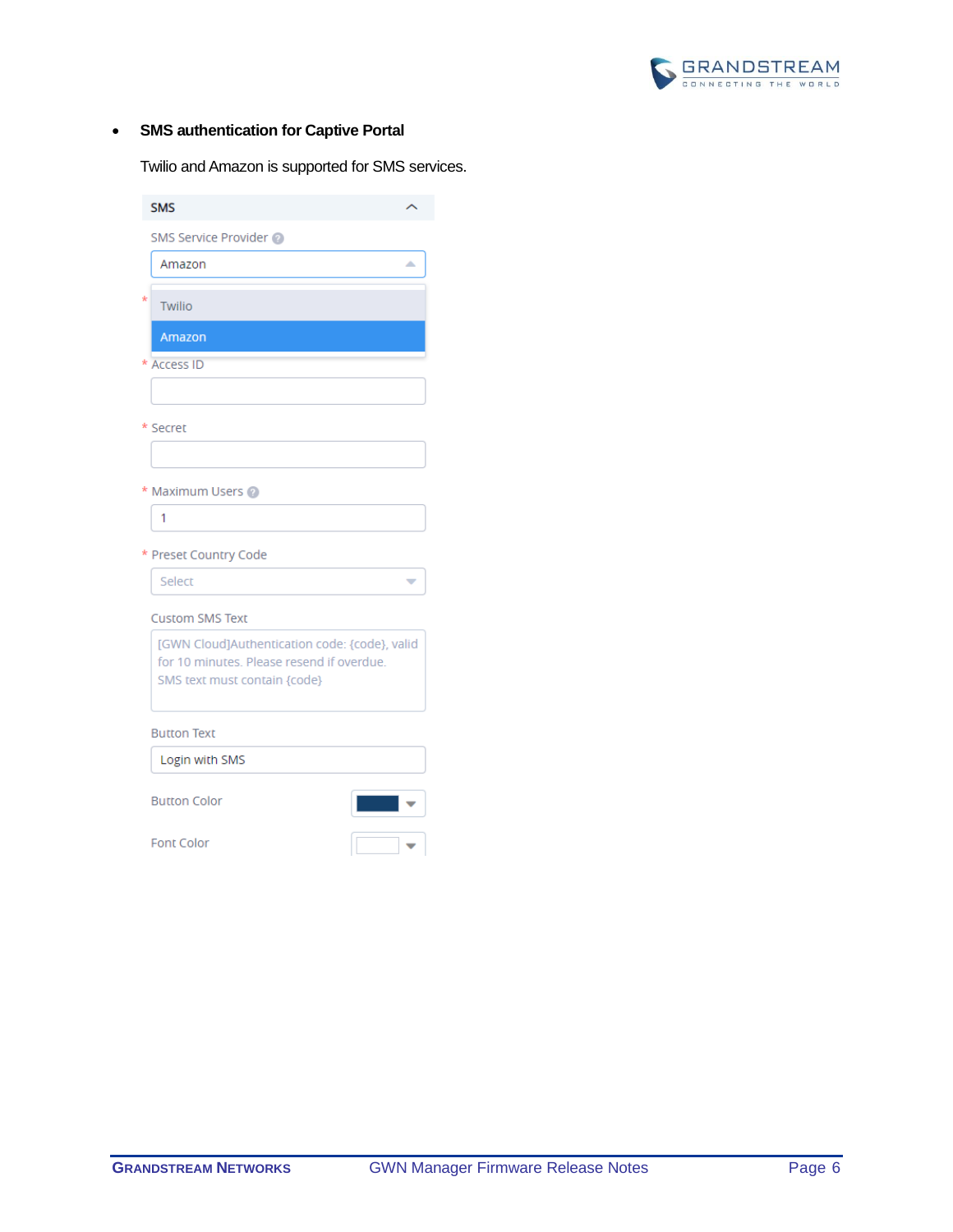

# **FIRMWARE VERSION 1.0.19.8**

### <span id="page-6-1"></span><span id="page-6-0"></span>**PRODUCT NAME**

GWN Manager

## <span id="page-6-2"></span>**DATE**

2/26/2020

### <span id="page-6-3"></span>**FIRMWARE FILE INFORMATION**

• GWN Manager firmware file name: GWN\_Manager-1.0.19.8.tar.gz

MD5 checksum: 9070bbb6143eb3e18dd410b793e347fc

## <span id="page-6-4"></span>**CHANGES/ENHANCEMENT**

• Force slave AP to set factory reset via hard button to unlock.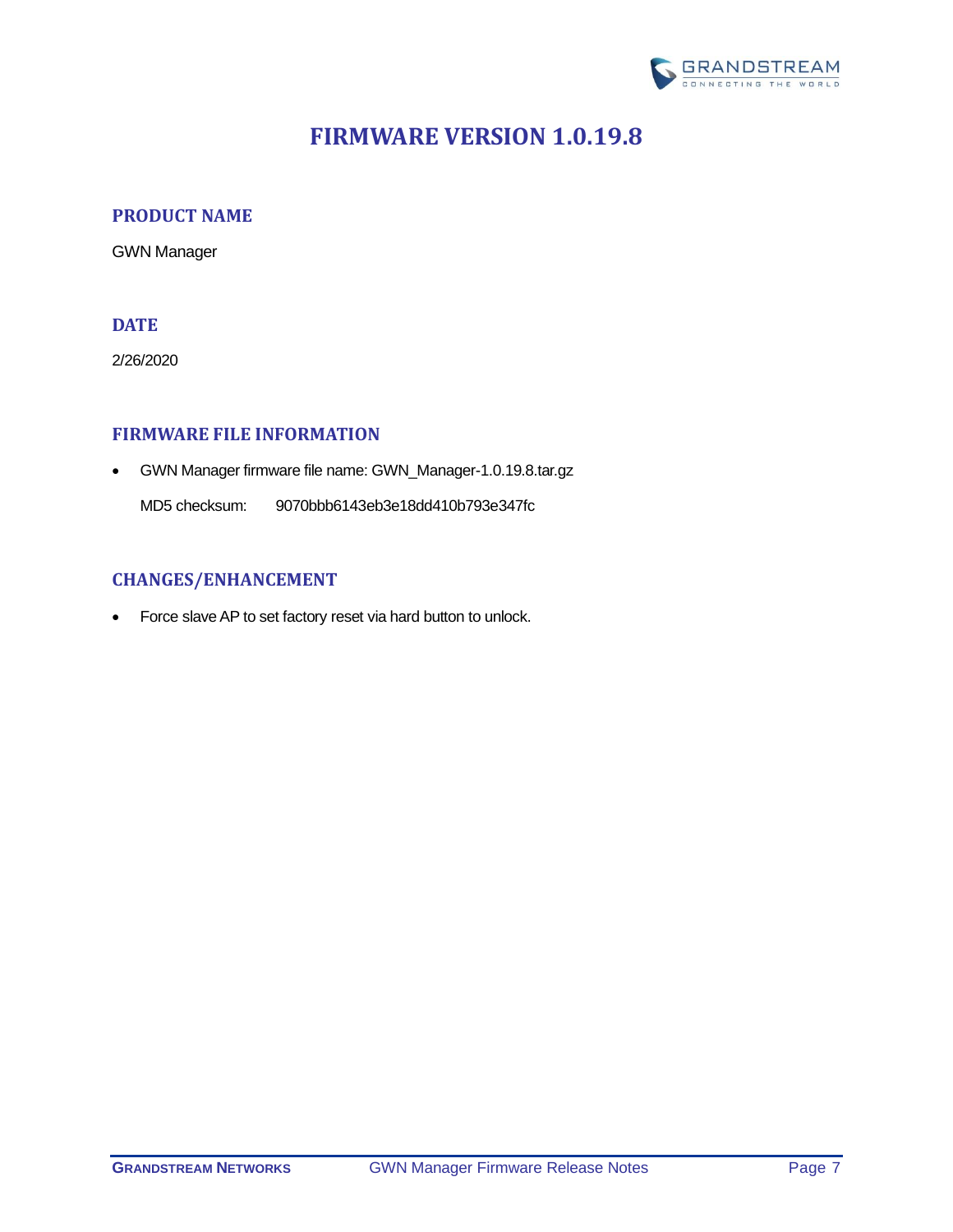

# **FIRMWARE VERSION 1.0.19.7**

### <span id="page-7-1"></span><span id="page-7-0"></span>**PRODUCT NAME**

GWN Manager

## <span id="page-7-2"></span>**DATE**

2/1/2020

### <span id="page-7-3"></span>**FIRMWARE FILE INFORMATION**

• GWN Manager firmware file name: GWN\_Manager-1.0.19.7.tar.gz

MD5 checksum: 83cef5b27efb55ac1538657ede69be30

### <span id="page-7-4"></span>**CHANGES/ENHANCEMENT**

- Added support of deleting the voucher in use.
- Added support of client name in csv file when import access list.
- Added configuration of secondary radius server for WLAN 802.1x authentication.
- Added WPA3 support in SSID setting.
- Added NET Port Type option for AP setting.
- Moved upgrade feature from Network to Global.
- Fixed internal bugs.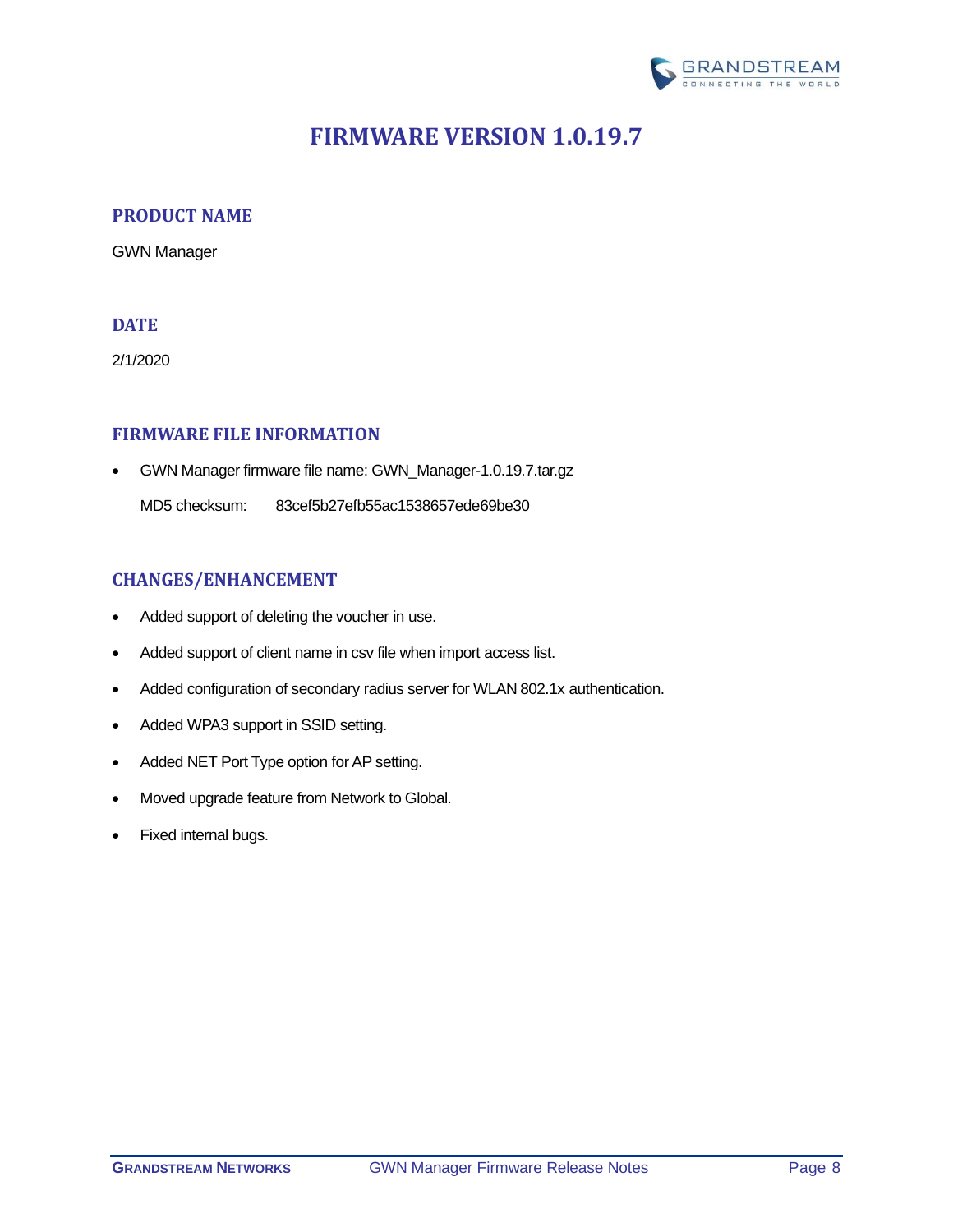

# **FIRMWARE VERSION 1.0.19.2**

### <span id="page-8-1"></span><span id="page-8-0"></span>**PRODUCT NAME**

GWN Manager

### <span id="page-8-2"></span>**DATE**

10/14/2020

### <span id="page-8-3"></span>**FIRMWARE FILE INFORMATION**

• GWN Manager firmware file name: GWN\_Manager-1.0.19.2.tar.gz

MD5 checksum: 4a352c3881c5f255530c443252c2b7c3

### <span id="page-8-4"></span>**CHANGES/ENHANCEMENT**

- Added support of **Top [Website](#page-9-1)** statistic graph
- Added support of **[Guest Count](#page-9-2)** statistic graph
- Enhancement of data search: statistics and reports data searching limit is extended from 1 month to 3 months and 6 months.
- Added manager role: Network Administrator (Read Only)
- Added support of API
- Added support of **[Access List Import in CSV](#page-9-3)**

New feature below, please refer to GWN AP release note 1.0.19.4

- Added support of Rogue AP Detection
- Added Captive Portal Enhancement
- Added support of SNMP
- Added support of Allow DHCP Option 43 to override GWN Manager Address
- Added support of NAT (GWN7610 not supported)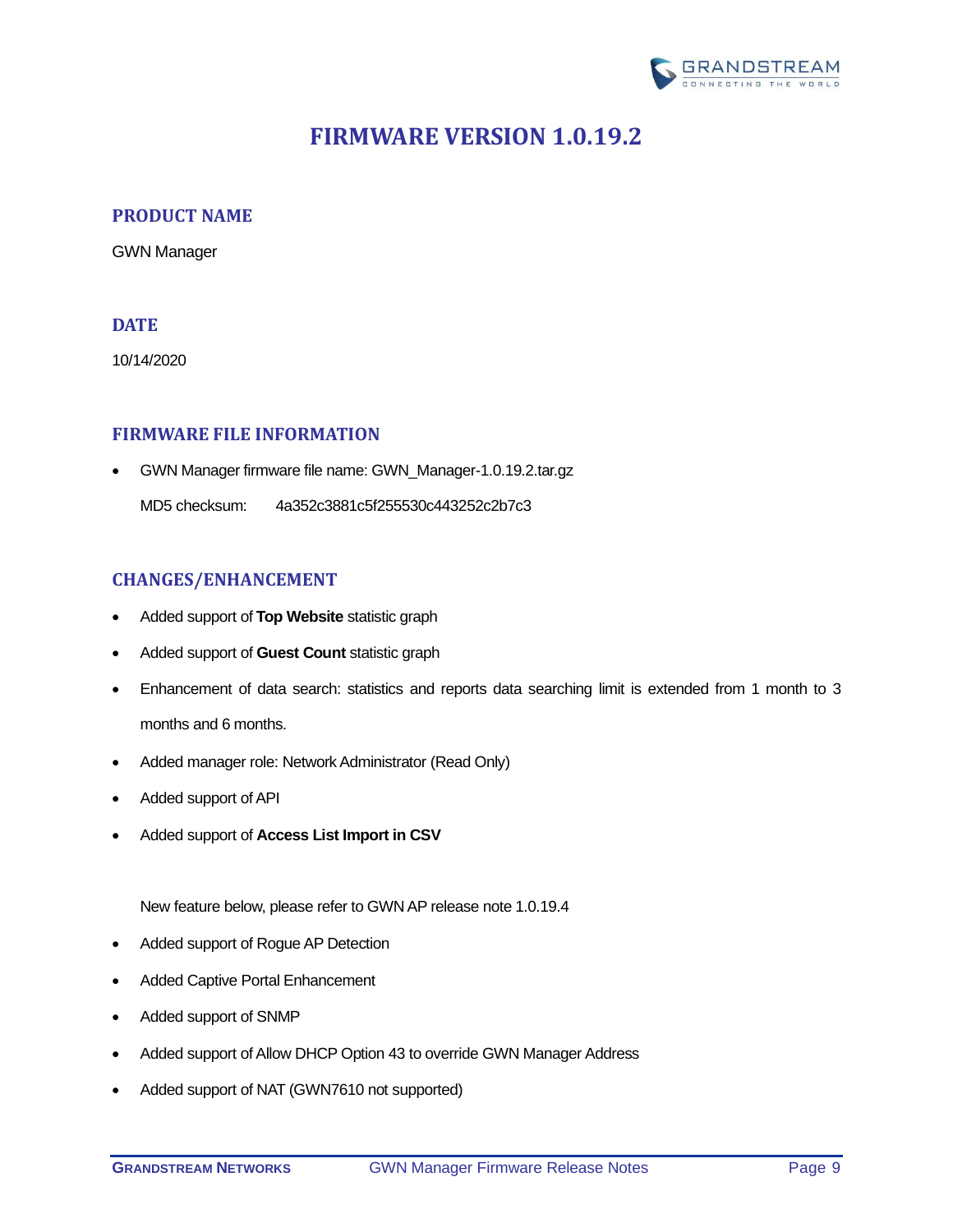

- Added support of Firewall
- Added support of Hotspot 2.0 Beta (GWN7610 & GWN7602 not supported)

### <span id="page-9-0"></span>**NEW FEATURE OVERVIEW**

#### <span id="page-9-1"></span>• **Top Website**

New summary graphic is available in both Dashboard and Network Overview page.

This requires to enable URL Access Log at Network→System→Settings→URL Access Log.

| <b>Top Websites</b>         |                  |                    |  |  |
|-----------------------------|------------------|--------------------|--|--|
| NO. Website                 | <b>Network</b>   | <b>Visit Count</b> |  |  |
| 1<br>www.grandstream.com    | <b>Test Zone</b> | 58                 |  |  |
| eas3.msg.t-mobile.com<br>2  | <b>Test Zone</b> | 24                 |  |  |
| 3<br>play.googleapis.com    | <b>Test Zone</b> | 14                 |  |  |
| acs.m.taobao.com<br>4       | <b>Test Zone</b> | 13                 |  |  |
| 5<br>android.googleapis.com | <b>Test Zone</b> | 12                 |  |  |

#### <span id="page-9-2"></span>• **Guest Count**

This summary is available at Network→Captive Portal→Summary.

#### <span id="page-9-3"></span>• **Access List Import in CSV**

Template is available for download from the same page.

| <b>Com</b> GWN Manager                                             | <b>Access List</b>      |                                          |                  | GrandstreamIT<br>(GMT-05:00) Central Time |
|--------------------------------------------------------------------|-------------------------|------------------------------------------|------------------|-------------------------------------------|
| $=$ ALLESS PUTTS $\vee$<br>$\widehat{\mathcal{P}}$ SSIDs<br>$\sim$ | Import<br>Add           | Import                                   | ×                |                                           |
| $\Box$ Clients<br>$\sim$                                           | Name $\Leftrightarrow$  |                                          |                  | Actions                                   |
| $\Xi$ Captive Portal $\sim$                                        | <b>Global Blacklist</b> |                                          |                  | $\mathbb{Z}$                              |
| <b>Radio</b>                                                       |                         | Click to upload CSV file                 |                  | Total 1 10 /page = =                      |
| 료 Access Control ^                                                 |                         | click to download the reference template |                  |                                           |
| <b>Access List</b>                                                 |                         |                                          |                  |                                           |
| Time Policy                                                        |                         |                                          | Submit<br>Cancel |                                           |
| <b>Bandwidth Rules</b>                                             |                         |                                          |                  |                                           |
| $\blacksquare$ Insight<br>$\checkmark$                             |                         |                                          |                  |                                           |
| Security<br>$\checkmark$                                           |                         |                                          |                  |                                           |
| $\equiv$ Service<br>$\checkmark$                                   |                         |                                          |                  |                                           |
| ☆ System<br>$\checkmark$                                           |                         |                                          |                  |                                           |